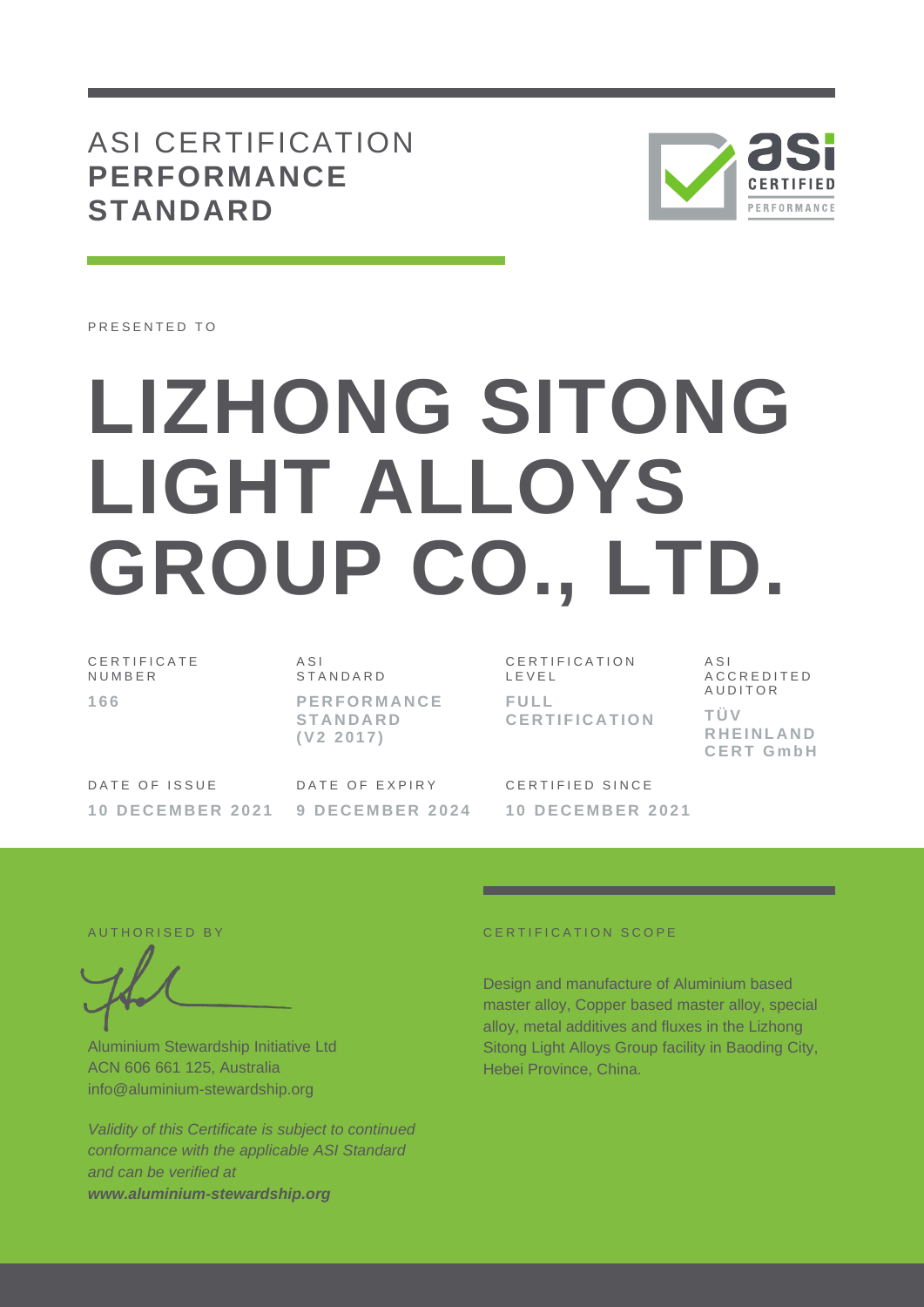# SUMMARY AUDIT REPORT **PERFORMANCE STANDARD**

### **OVERVIEW**

| MEMBER NAME                | Lizhong Sitong Light Alloys Group Co., Ltd.                                                                                                                                                                                   |
|----------------------------|-------------------------------------------------------------------------------------------------------------------------------------------------------------------------------------------------------------------------------|
| ENTITY NAME                | Lizhong Sitong Light Alloys Group Co., Ltd.                                                                                                                                                                                   |
| CERTIFICATION<br>SCOPE     | Design and manufacture of Aluminium based master alloy, Copper based<br>master alloy, special alloy, metal additives and fluxes in the Lizhong Sitong<br>Light Alloys Group facility in Baoding City, Hebei Province, China.  |
| SUPPLY CHAIN<br>ACTIVITIES | Aluminium Re-melting/ Refining<br>Casthouses<br>Material Conversion (Production and Transformation)                                                                                                                           |
| ASI STANDARD               | Performance Standard V2                                                                                                                                                                                                       |
| AUDIT TYPE                 | Initial Certification Audit (10 - 11 June 2019)                                                                                                                                                                               |
| AUDIT FIRM                 | <b>TÜV Rheinland Cert GmbH</b>                                                                                                                                                                                                |
| AUDIT DATE                 | 9 September - 10 September 2021                                                                                                                                                                                               |
| AUDIT REPORT<br>SUBMISSION | 8 November 2021                                                                                                                                                                                                               |
| AUDIT SCOPE                | The audit scope covers Lizhong Sitong Light Alloys Group Co., Ltd. (China),<br>including the design and manufacture of Aluminium based master alloy,<br>Copper based master alloy, special alloy, metal additives and fluxes. |
|                            | The supply chain activities included in the audit scope:                                                                                                                                                                      |
|                            | Aluminium Re-melting/ Refining                                                                                                                                                                                                |
|                            | Casthouses                                                                                                                                                                                                                    |
|                            | Material Conversion (Production and Transformation)                                                                                                                                                                           |
|                            | All relevant Criteria in the ASI Performance Standard were included in the<br>Audit Scope.                                                                                                                                    |
| AUDIT<br>OUTCOME           | Certification                                                                                                                                                                                                                 |

and the control of the control of the control of the control of the control of the control of the control of the control of the control of the control of the control of the control of the control of the control of the cont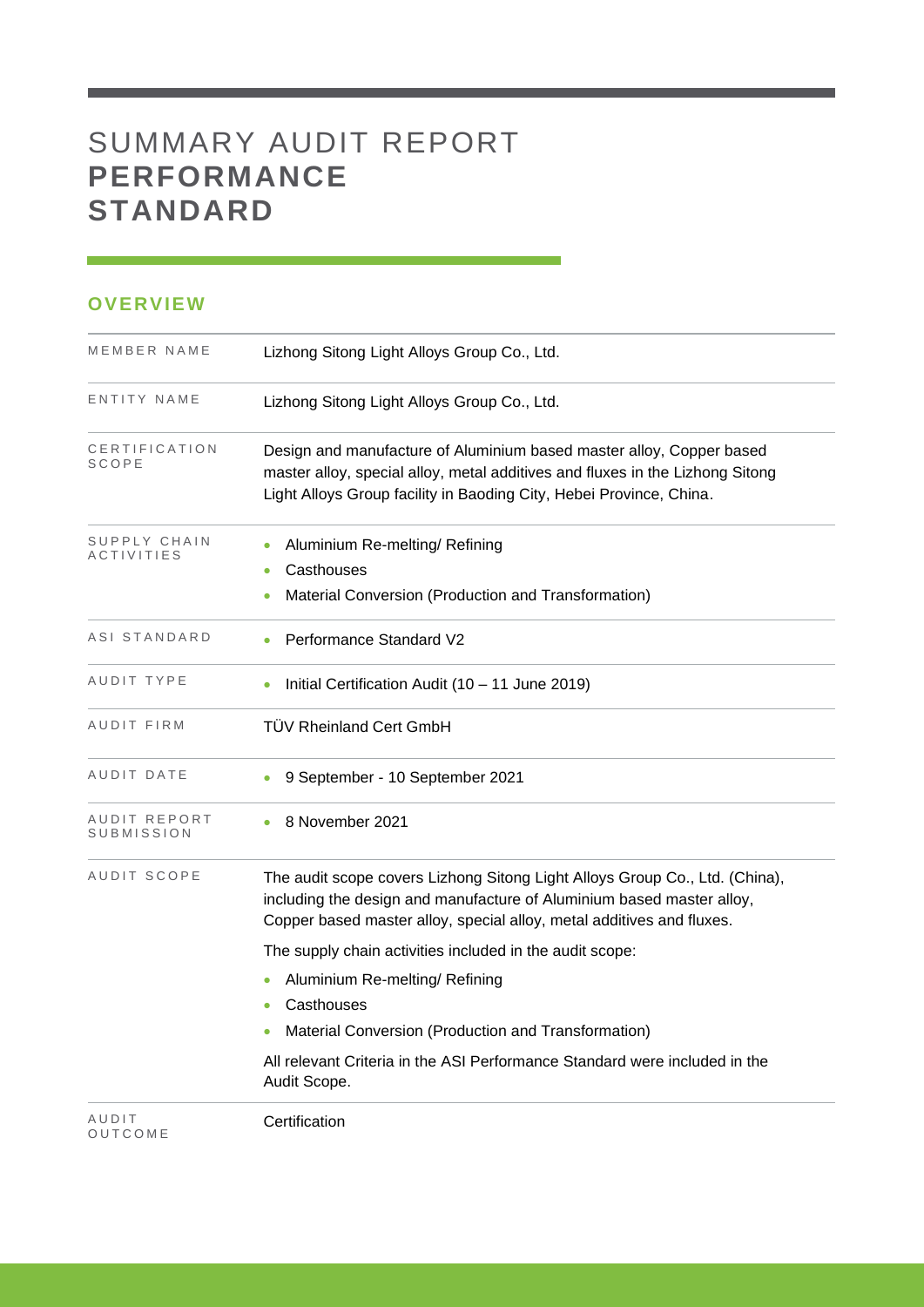| AUDIT<br>METHODOLOGY          | The Auditors confirm that:                                                                                                                                                               |  |  |  |  |
|-------------------------------|------------------------------------------------------------------------------------------------------------------------------------------------------------------------------------------|--|--|--|--|
| <b>DECLARATION</b>            | The information provided by the Entity is true and accurate to the best<br>knowledge of the Auditor(s) preparing this report.                                                            |  |  |  |  |
|                               | The findings are based on verified Objective Evidence relevant to the<br>M<br>time period for the Audit, traceable and unambiguous.                                                      |  |  |  |  |
|                               | The Audit Scope and audit methodology are sufficient to establish<br>M<br>confidence that the findings are indicative of the performance of the<br>Entity's defined Certification Scope. |  |  |  |  |
|                               | The Auditor(s) have acted in a manner deemed ethical, truthful, accurate<br>M<br>professional, independent and objective.                                                                |  |  |  |  |
| CERTIFICATION<br>PERIOD       | 10 December 2021 - 9 December 2024                                                                                                                                                       |  |  |  |  |
| NEXT AUDIT<br>TYPE            | Surveillance Audit                                                                                                                                                                       |  |  |  |  |
| NEXT AUDIT<br><b>DUE DATE</b> | 9 June 2023                                                                                                                                                                              |  |  |  |  |
| CERTIFICATE<br>NUMBER         | 166                                                                                                                                                                                      |  |  |  |  |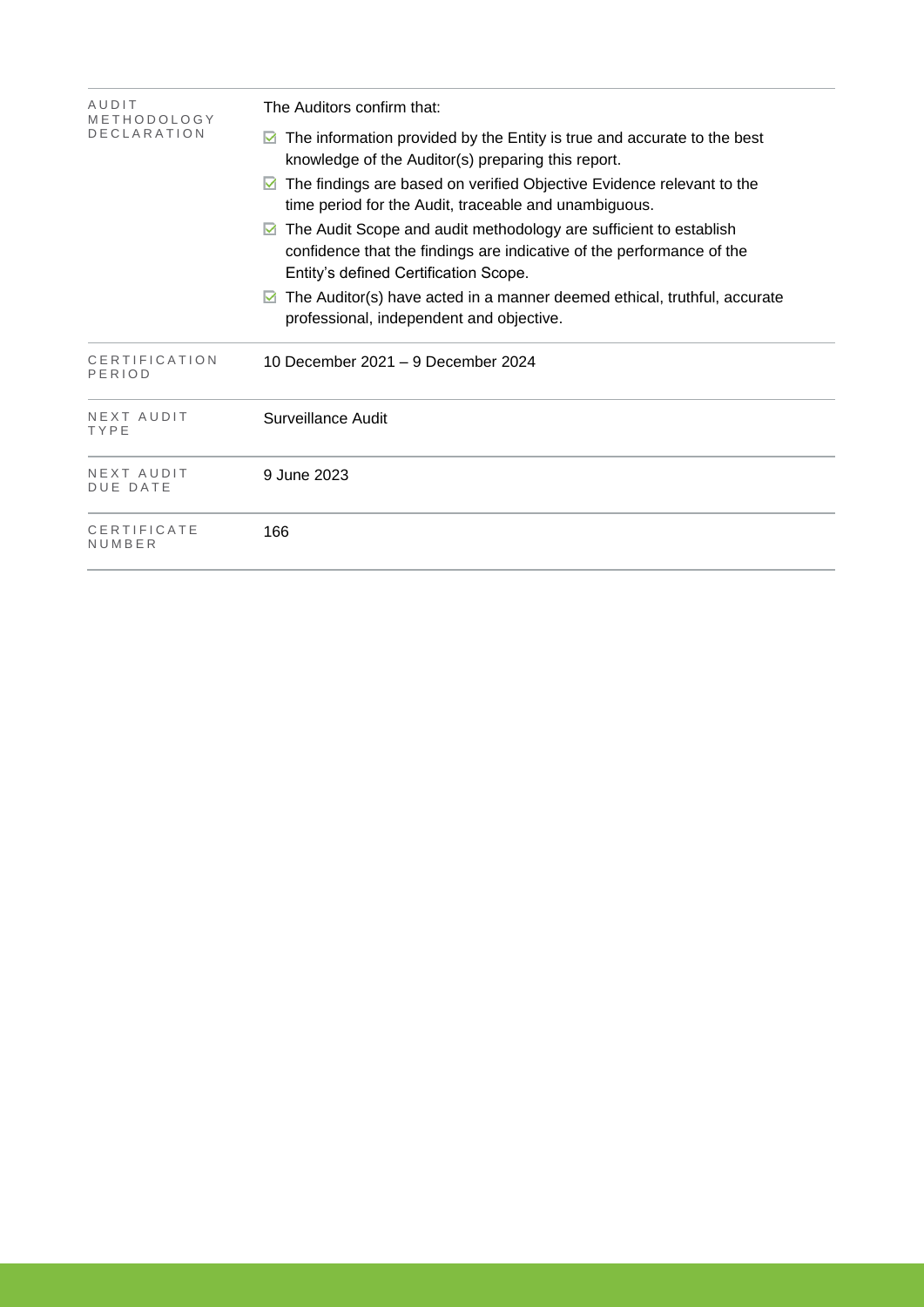## **SUMMARY OF FINDINGS**

| <b>CRITERION</b>                                                                 | <b>RATING</b> | COMMENT                                                                                                                                                                                                                                                                                                                                                                                                                                                                                                                                                                                            |  |
|----------------------------------------------------------------------------------|---------------|----------------------------------------------------------------------------------------------------------------------------------------------------------------------------------------------------------------------------------------------------------------------------------------------------------------------------------------------------------------------------------------------------------------------------------------------------------------------------------------------------------------------------------------------------------------------------------------------------|--|
| PRINCIPLE 1 BUSINESS INTEGRITY                                                   |               |                                                                                                                                                                                                                                                                                                                                                                                                                                                                                                                                                                                                    |  |
| 1.1 Legal Compliance                                                             | Conformance   | The Entity has established a procedure to collect<br>the applicable legal law/regulation and the Legal,<br>EHS and Management Departments are charged<br>with the collection and assessment, at least once<br>per quarter, of the Applicable Law covering labor,<br>ethics, health and safety and environment. A<br>qualified law party is engaged by the Entity to<br>assess and control the legal law/regulation risks.                                                                                                                                                                          |  |
| 1.2 Anti-Corruption                                                              | Conformance   | A business ethics policy/procedure is established,<br>including Extortion and Bribery, and training is<br>properly provided to employees. The ethics<br>reporting channel is included in the 2020<br>Sustainability Report, and public on the Entity's<br>website:<br>http://www.stnm.com.cn/keditor/attached/file/2021<br>0908/20210908091839_12480.pdf<br>The Due Diligence investigation determined the<br>high-risk Departments in the Entity, including<br>purchasing, sales, quality and warehouse and all<br>staff in these departments have signed the Honest<br><b>Commitment Letter.</b> |  |
| 1.3 Code of Conduct                                                              | Conformance   | The Entity has established a Code of Conduct<br>consistent with the ASI Performance Standard,<br>and provides regular training to Workers. The<br>Entity has communicated the Code of Conduct to<br>their suppliers who have subsequently signed an<br>ASI Performance Standard Commitment Letter.<br>The ASI Code of Conduct is included in the 2020<br>Sustainability Report, available on the Entity's<br>website:<br>http://www.stnm.com.cn/keditor/attached/file/2021<br>0908/20210908091839_12480.pdf                                                                                        |  |
| PRINCIPLE 2 POLICY & MANAGEMENT                                                  |               |                                                                                                                                                                                                                                                                                                                                                                                                                                                                                                                                                                                                    |  |
| 2.1a Environmental, Social, and<br>Governance Policy (implement and<br>maintain) | Conformance   | The Entity has established a management system<br>and Policy on environmental, social and<br>governance compliance. The Entity's ASI<br>Management System Policy is included in 2020<br>Sustainability Report, and public on the Entity's<br>website:<br>http://www.stnm.com.cn/keditor/attached/file/2021<br>0908/20210908091839 12480.pdf                                                                                                                                                                                                                                                        |  |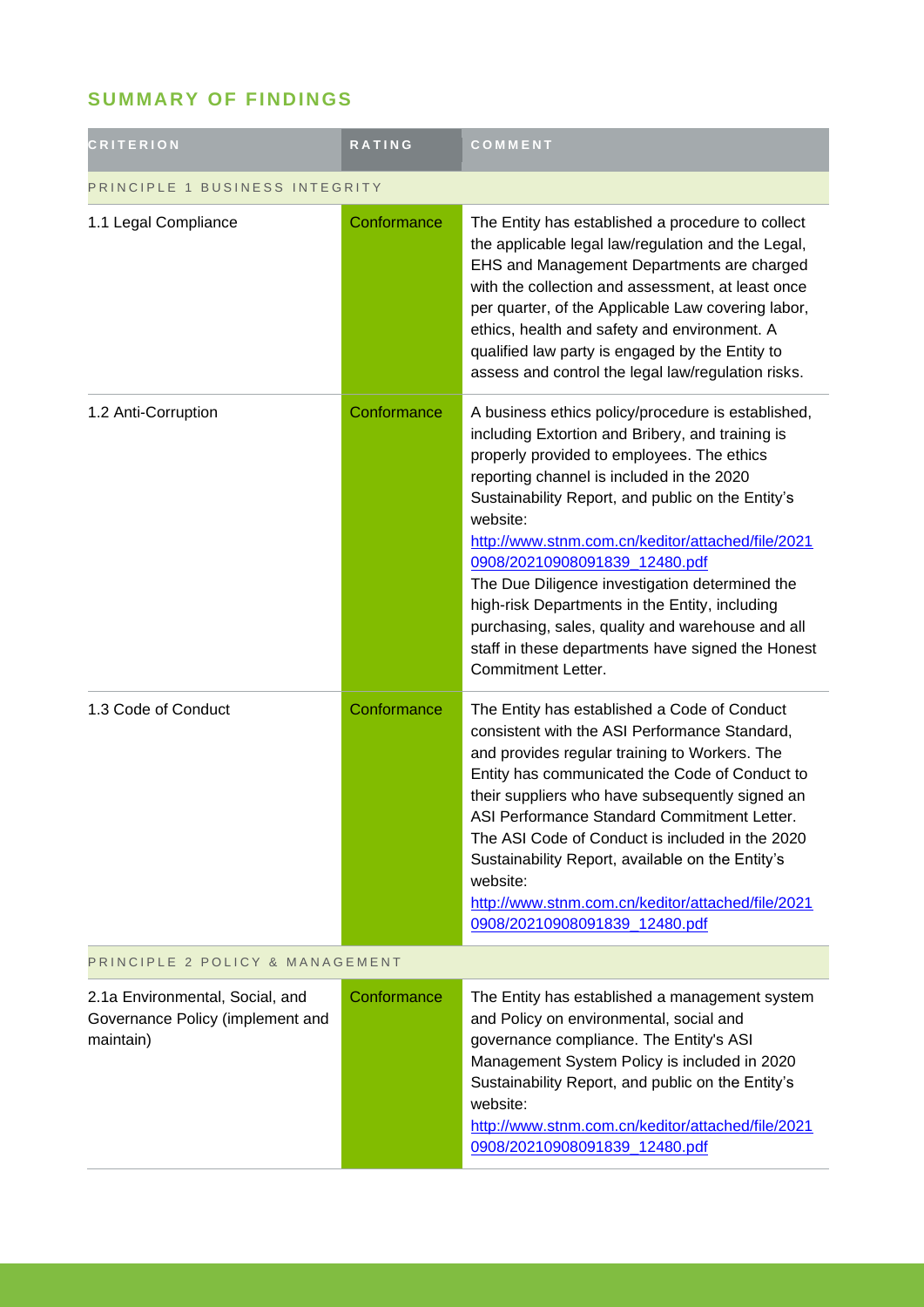| <b>CRITERION</b>                                                              | RATING      | COMMENT                                                                                                                                                                                                                                                                                                                                                                                                                                                                                                                              |
|-------------------------------------------------------------------------------|-------------|--------------------------------------------------------------------------------------------------------------------------------------------------------------------------------------------------------------------------------------------------------------------------------------------------------------------------------------------------------------------------------------------------------------------------------------------------------------------------------------------------------------------------------------|
| 2.1b Environmental, Social, and<br>Governance Policy (senior<br>management)   | Conformance | Strong commitment to implement the ASI<br>Management System Policy is established by the<br>top management team of the Entity. The<br>effectiveness of the system is reviewed during the<br>annual management reviews.                                                                                                                                                                                                                                                                                                               |
| 2.1c Environmental, Social, and<br>Governance Policy<br>(communication)       | Conformance | The Policies are available for internal and external<br>stakeholders through training, posts on-site and<br>are publicly available on the Entity's website:<br>http://www.stnm.com.cn/keditor/attached/file/2021<br>0908/20210908091839_12480.pdf                                                                                                                                                                                                                                                                                    |
| 2.2 Leadership                                                                | Conformance | The Quality Department Manager has been<br>appointed as Management Representative to<br>ensure that the social, environmental and<br>governance requirements of the ASI Performance<br>Standard are reflected in the Entity. The authority<br>and responsibilities of this role are defined in the<br>appointment letter. An ASI team has also been<br>established to support the implementation of the<br>Entity's ASI Management System.                                                                                           |
| 2.3a Environmental and Social<br><b>Management Systems</b><br>(environmental) | Conformance | An Environmental Management System has been<br>established and implemented.                                                                                                                                                                                                                                                                                                                                                                                                                                                          |
| 2.3b Environmental and Social<br>Management Systems (social)                  | Conformance | The Entity has established an ASI Management<br>System, which includes the Social Management<br>System. Internal audits and management reviews<br>are conducted annually to ensure the<br>effectiveness of the ASI Management System.                                                                                                                                                                                                                                                                                                |
| 2.4 Responsible Sourcing                                                      | Conformance | The Entity is committed to responsible sourcing.<br>Responsible sourcing is implemented through the<br>supplier signed ASI Commitment Letters, supplier<br>assessments and emphasizing to suppliers the<br>implementation of the ASI Performance Standard.<br>the Responsible Sourcing Policy is publicly<br>available on the Entity's website:<br>http://www.stnm.com.cn/keditor/attached/file/2021<br>0908/20210908091839_12480.pdf<br>Due Diligence investigation reports and supplier<br>audit reports were provided for review. |
| 2.5 Impact Assessments                                                        | Conformance | The Entity has assessed impacts regarding<br>environment, health and safety, social<br>responsibilities and communities regularly. The<br>Entity will assess the impact regarding<br>environment, health and safety, social<br>responsibilities and communities for future new<br>projects or major changes at the Entity.                                                                                                                                                                                                           |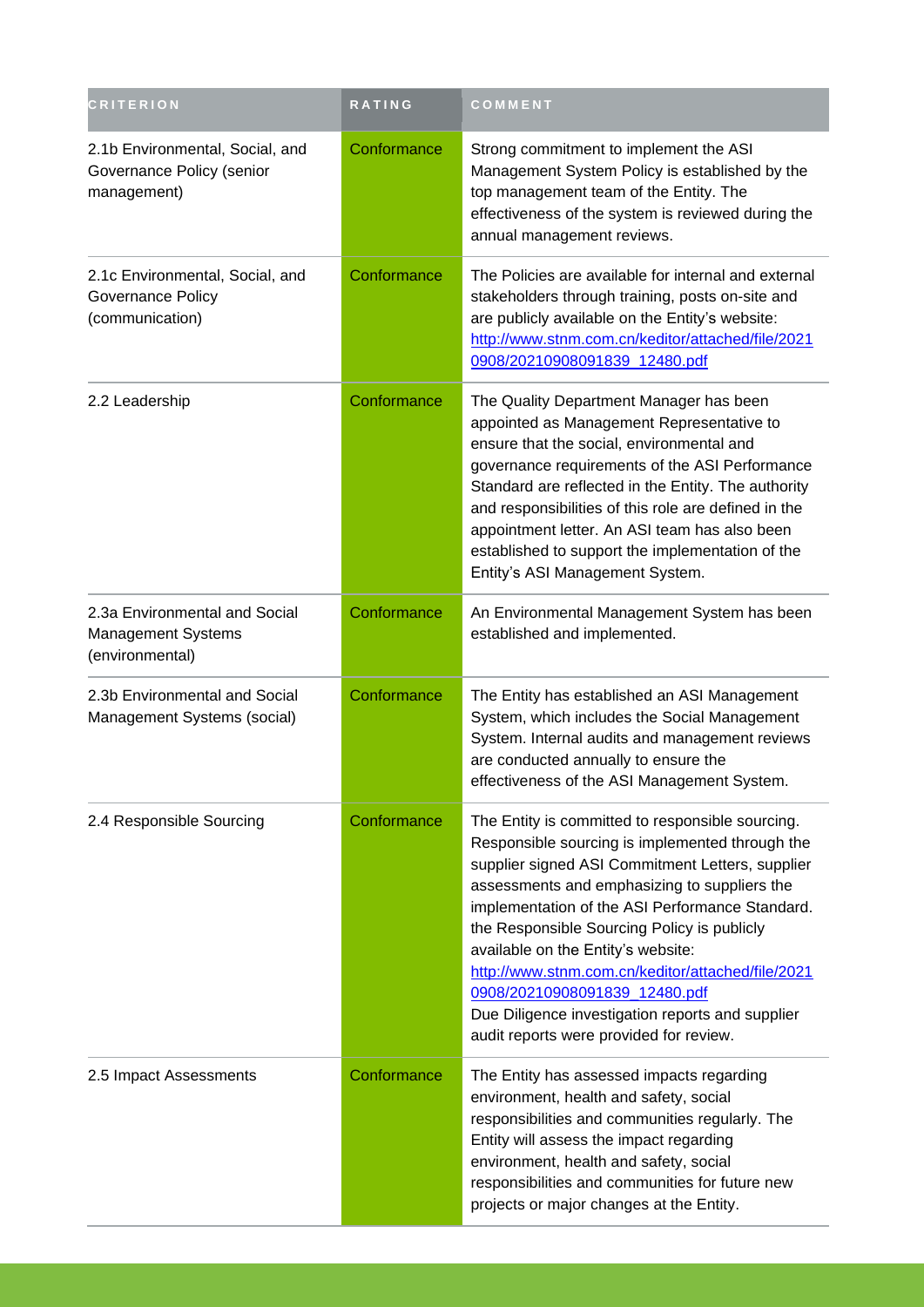| <b>CRITERION</b>                                              | <b>RATING</b>  | COMMENT                                                                                                                                                                                                                                                                                                                                                                                                                                                                                                             |
|---------------------------------------------------------------|----------------|---------------------------------------------------------------------------------------------------------------------------------------------------------------------------------------------------------------------------------------------------------------------------------------------------------------------------------------------------------------------------------------------------------------------------------------------------------------------------------------------------------------------|
| 2.6 Emergency Response Plan                                   | Conformance    | In collaboration with potentially affected<br>stakeholder groups, the Emergency Response<br>Plans have been established and implemented<br>and training is provided periodically.                                                                                                                                                                                                                                                                                                                                   |
| 2.7 Mergers and Acquisitions                                  | Conformance    | The Entity has established a merger or acquisition<br>control procedure, including a Due Diligence<br>process. In the past three years, no merger or<br>acquisition activity has occurred at the Entity.                                                                                                                                                                                                                                                                                                            |
| 2.8 Closure, Decommissioning and<br><b>Divestment</b>         | Conformance    | The Entity has established a closures,<br>decommissioning and divestment control<br>procedure in accordance to the requirement of the<br>ASI Performance Standard. No such activity has<br>occurred since the ASI Management System<br>commenced operation or in the past three years.                                                                                                                                                                                                                              |
| PRINCIPLE 3 TRANSPARENCY                                      |                |                                                                                                                                                                                                                                                                                                                                                                                                                                                                                                                     |
| 3.1 Sustainability Reporting                                  | Conformance    | The Sustainability Report is published on the<br>Entity's official website:<br>http://www.stnm.com.cn/keditor/attached/file/2021<br>0908/20210908091839_12480.pdf                                                                                                                                                                                                                                                                                                                                                   |
| 3.2 Non-compliance and liabilities                            | Conformance    | The Entity provides information on non-compliance<br>and liabilities. The non-compliance issues are<br>public on the website:<br>https://www.qcc.com/cfengxian/53ed01fb7349a1c<br>d2cb3be02754531c3.html<br>and in the Sustainability Report:<br>http://www.stnm.com.cn/keditor/attached/file/2021<br>0908/20210908091839_12480.pdf<br>There were no fines or other non-compliance<br>issues in the past three years.                                                                                               |
| 3.3a Payments to governments<br>(legal and contractual)       | Conformance    | As per the qualified third party financial audit<br>report 2020, payments to government by the Entity<br>are only those legally required; and there is no<br>other payment, public on this website:<br>http://www.cninfo.com.cn/new/disclosure/detail?or<br>gld=9900023052&announcementId=1209796480&<br>announcementTime=2021-04-26<br>The Entity has disclosed the payments to<br>governments in the Sustainability Report:<br>http://www.stnm.com.cn/keditor/attached/file/2021<br>0908/20210908091839 12480.pdf |
| 3.3b Payments to governments<br>(disclosure - bauxite mining) | Not Applicable | This Criterion is not applicable to the Entity's<br>Certification Scope.                                                                                                                                                                                                                                                                                                                                                                                                                                            |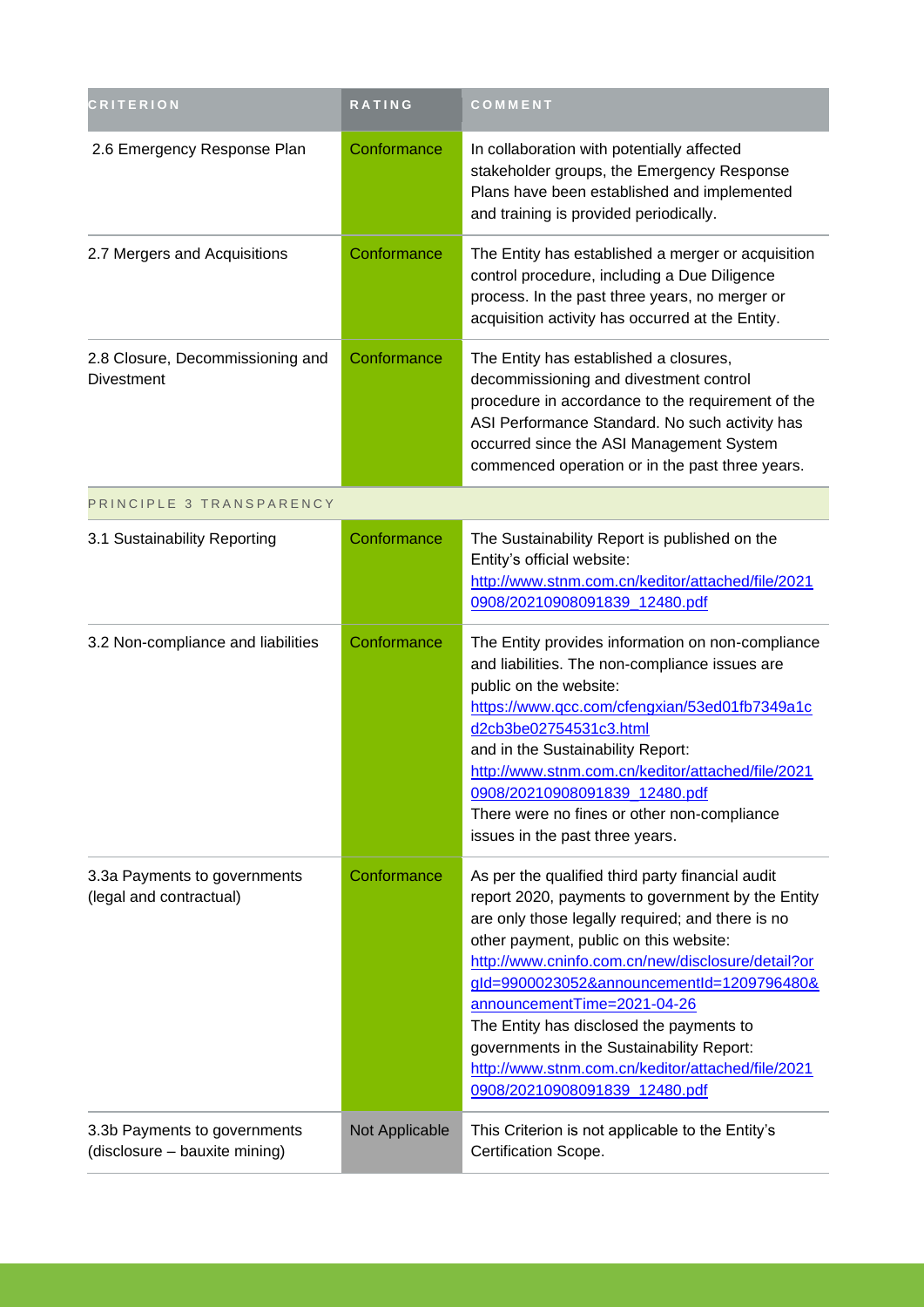| <b>CRITERION</b>                                                          | <b>RATING</b> | <b>COMMENT</b>                                                                                                                                                                                                                                                                                                                                                                                                                                                                                                                                                                                  |
|---------------------------------------------------------------------------|---------------|-------------------------------------------------------------------------------------------------------------------------------------------------------------------------------------------------------------------------------------------------------------------------------------------------------------------------------------------------------------------------------------------------------------------------------------------------------------------------------------------------------------------------------------------------------------------------------------------------|
| 3.4 Stakeholder complaints,<br>grievances and requests for<br>information | Conformance   | The Entity has developed and implemented<br>policies, systems, procedures and processes that<br>conform to the stakeholder complaints, grievances<br>and requests for information requirements. The<br>Entity's Management System tracks requests and<br>complaints from stakeholders and has an<br>appropriate Complaints Resolution Mechanism.<br>The communication channels (telephone/email)<br>are public to internal and external stakeholders,<br>which are included in the Sustainability Report:<br>http://www.stnm.com.cn/keditor/attached/file/2021<br>0908/20210908091839_12480.pdf |
| PRINCIPLE 4 MATERIAL STEWARDSHIP                                          |               |                                                                                                                                                                                                                                                                                                                                                                                                                                                                                                                                                                                                 |
| 4.1a Environmental Life Cycle<br>Assessment (life cycle impacts)          | Conformance   | An Environmental Life Cycle Assessment (LCA) is<br>conducted and documented for all products. The<br>LCA is cradle-to-gate, where the impact of the<br>various production stages and end-of-life recycling<br>is assessed. The environmental Life Cycle<br>Assessment is included in the Sustainability<br>Report.                                                                                                                                                                                                                                                                              |
| 4.1b Environmental Life Cycle<br>Assessment (cradle to gate)              | Conformance   | The Entity has provided adequate cradle-to-gate<br>Life Cycle Assessment (LCA) information on its<br>aluminium products covering all production<br>processes and main supporting activities, such as<br>melting, energy, transportation, recycling and<br>waste disposition. The environmental Life Cycle<br>Assessment report can be provided by external<br>communication upon requested. As interviews and<br>document review indicated, there have been no<br>requests to date.                                                                                                             |
| 4.1c Environmental Life Cycle<br>Assessment (public<br>communication)     | Conformance   | The Sustainable Development report including the<br>environmental Life Cycle Assessment is published<br>on the official website of the Entity:<br>http://www.stnm.com.cn/gsxw/n1774.html<br>The LCA management of information disclosure<br>procedure defines how to communicate with the<br>customer.                                                                                                                                                                                                                                                                                          |
| 4.2 Product design                                                        | Conformance   | The Entity integrates relevant objectives in the<br>design and development process for products to<br>enhance sustainability, including the<br>environmental life cycle impacts of the products.<br>The target for these relevant aspects is defined<br>annually and monitored monthly.                                                                                                                                                                                                                                                                                                         |
| 4.3a Aluminium Process Scrap<br>(targets)                                 | Conformance   | The Entity has a Process Scrap target of 100%<br>recycled, as defined in the waste/scrap<br>management procedure. The Entity collects all                                                                                                                                                                                                                                                                                                                                                                                                                                                       |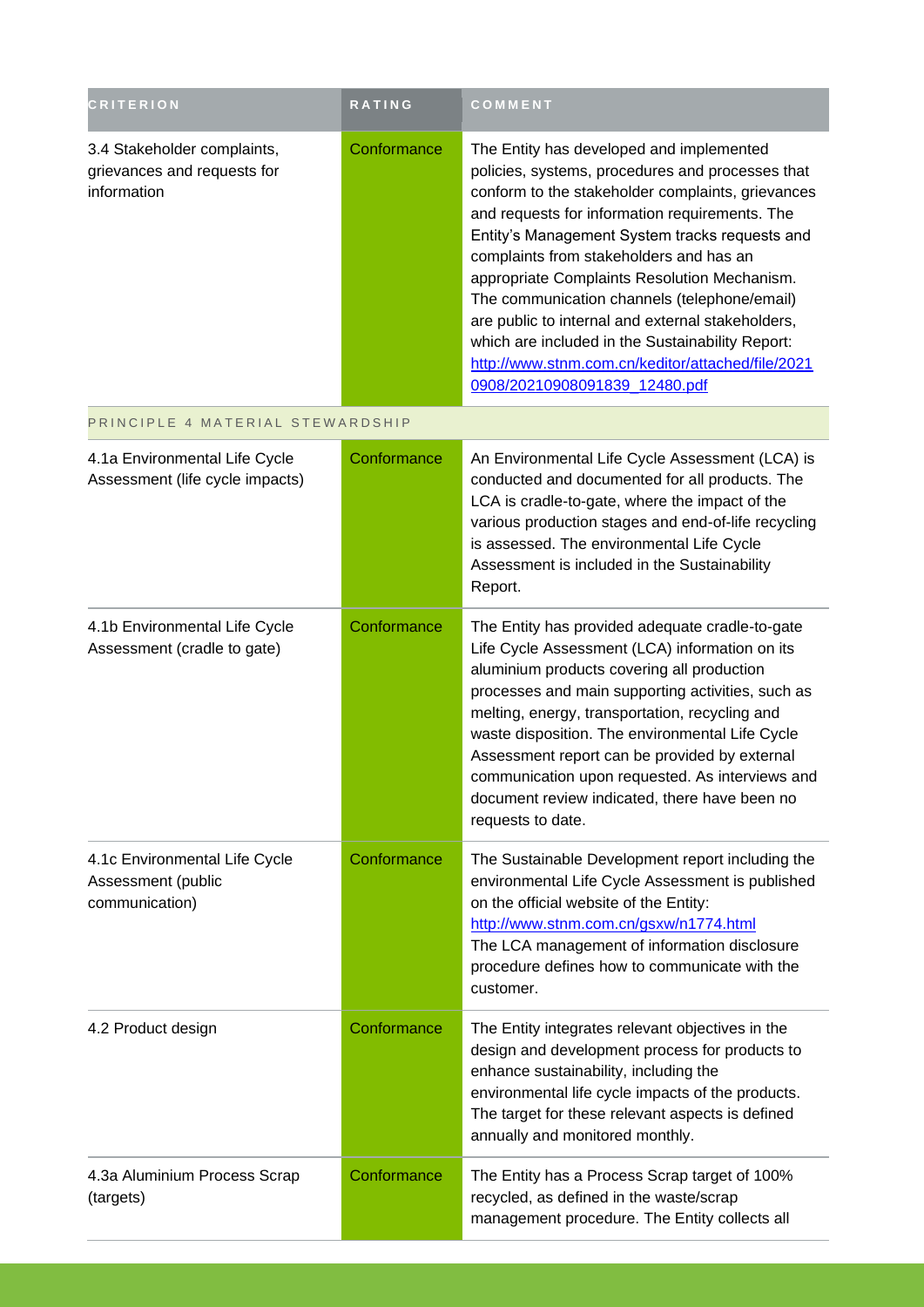| <b>CRITERION</b>                                                            | RATING      | COMMENT                                                                                                                                                                                                                                                                                                                                                                                                                                                                                                                                                                    |
|-----------------------------------------------------------------------------|-------------|----------------------------------------------------------------------------------------------------------------------------------------------------------------------------------------------------------------------------------------------------------------------------------------------------------------------------------------------------------------------------------------------------------------------------------------------------------------------------------------------------------------------------------------------------------------------------|
|                                                                             |             | Process Scrap generated in its operation, recycles<br>the raw material in the melting process and<br>records the amount in the daily summary report of<br>Process Scrap. Site observations confirm that this<br>procedure is well implemented. Information on<br>Process Scrap is available in the Sustainability<br>Report:<br>http://www.stnm.com.cn/gsxw/n1774.html                                                                                                                                                                                                     |
| 4.3b Aluminium Process Scrap<br>(alloy separation)                          | Conformance | Product component control is one of the<br>requirements of the Quality Management System.<br>The Process Scrap is identified with a unique<br>batch number for traceability and alloy separation.<br>The management interview and site observation<br>indicated that the Entity implements the procedure<br>to separate Aluminium alloys and grades for<br>recycling.                                                                                                                                                                                                      |
| 4.4a Collection and recycling of<br>products at end-of-life (strategy)      | Conformance | Due to the absence of local, regional or national<br>collection and recycling systems for aluminium<br>scrap in China, the Entity does not collect and<br>recycle the products at end-of-life currently. The<br>Entity has informed its clients about the possibility<br>to influence the recycling rate through product<br>design and additional information on the product.                                                                                                                                                                                              |
| 4.4b Collection and recycling of<br>products at end-of-life<br>(engagement) | Conformance | Due to the absence of local, regional or national<br>collection and recycling systems for aluminium<br>scrap in China, the Entity does not collect and<br>recycle the products at end-of-life currently. The<br>Entity has a formal policy and procedures for<br>internal recycling. The Entity has a clear target for<br>the rate of recycled aluminium in final products.                                                                                                                                                                                                |
| PRINCIPLE 5 GREENHOUSE GAS EMISSIONS                                        |             |                                                                                                                                                                                                                                                                                                                                                                                                                                                                                                                                                                            |
| 5.1 Disclosure of GHG emissions<br>and energy use                           | Conformance | As per the management procedure for GHG<br>emission calculation, the major Scopes 1, 2<br>greenhouse gas emissions and energy use by<br>source are tracked, calculated and documented<br>annually. The energy consumption is monitored<br>and documented as one of main GHG emission<br>sources, as well as other major emission sources.<br>The energy consumption and other major GHG<br>sources are converted into GHG emissions using<br>the GHG protocol defined by the Entity. The GHG<br>emission report in published on:<br>http://www.stnm.com.cn/gsxw/n1774.html |
| 5.2 GHG emissions reductions                                                | Conformance | The Entity has established a GHG emission<br>reduction target for 2021 to reduce GHG<br>emissions by 0.5% per ton of product, compared                                                                                                                                                                                                                                                                                                                                                                                                                                     |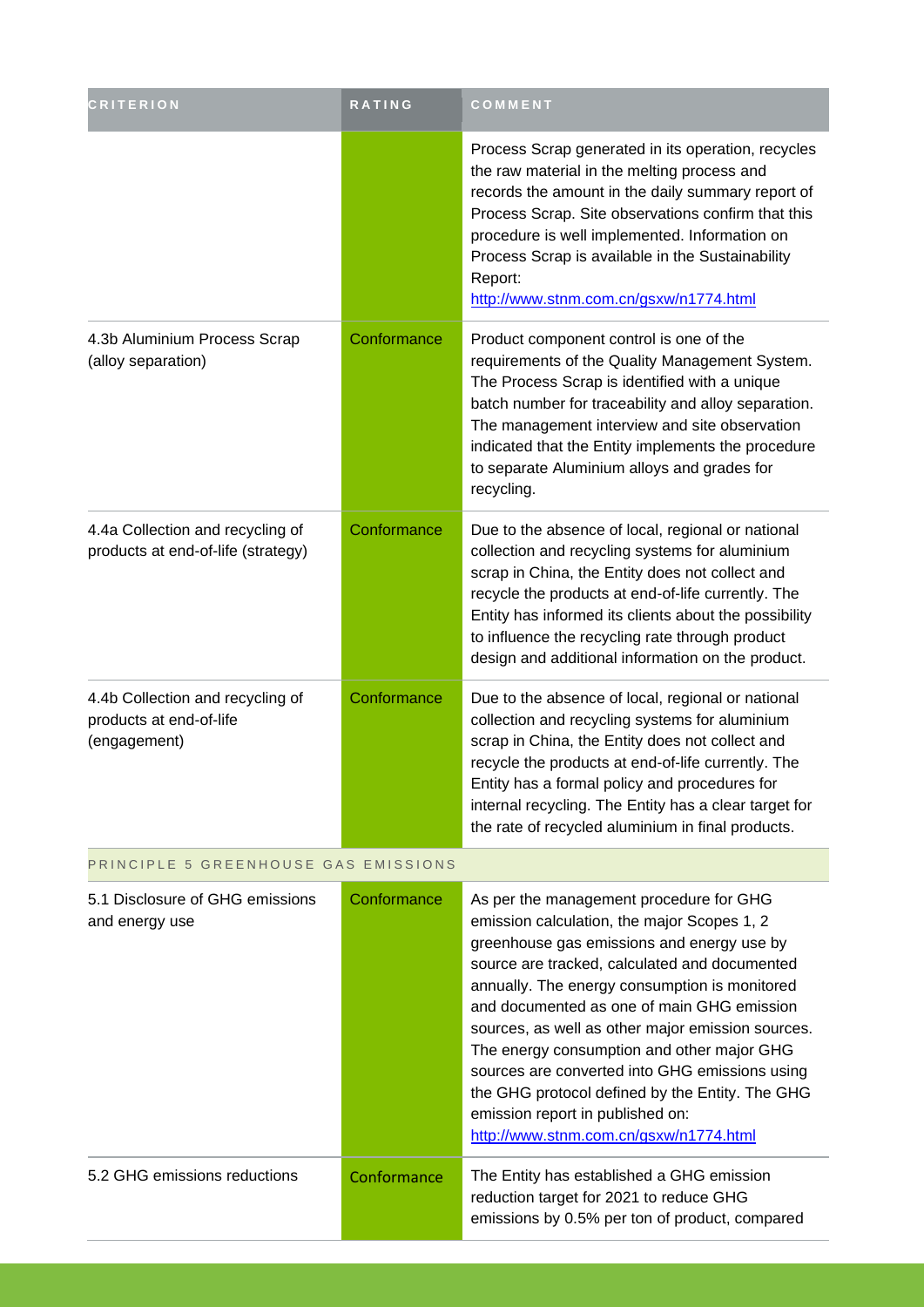| <b>CRITERION</b>                                                        | RATING         | <b>COMMENT</b>                                                                                                                                                                                                                                                                                                                                                                                                                                                                                                                   |
|-------------------------------------------------------------------------|----------------|----------------------------------------------------------------------------------------------------------------------------------------------------------------------------------------------------------------------------------------------------------------------------------------------------------------------------------------------------------------------------------------------------------------------------------------------------------------------------------------------------------------------------------|
|                                                                         |                | 2020 levels. The implementation plan for the<br>reduction target is established accordingly. The<br>targets and the associated implementation plan<br>are published at:<br>http://www.stnm.com.cn/gsxw/n1774.html                                                                                                                                                                                                                                                                                                                |
| 5.3a Aluminium Smelting<br>(management system)                          | Not Applicable | This Criterion is not applicable to the Entity's<br>Certification Scope.                                                                                                                                                                                                                                                                                                                                                                                                                                                         |
| 5.3b Aluminium Smelting (up to<br>and including 2020)                   | Not Applicable | This Criterion is not applicable to the Entity's<br>Certification Scope.                                                                                                                                                                                                                                                                                                                                                                                                                                                         |
| 5.3c Aluminium Smelting (after<br>2020)                                 | Not Applicable | This Criterion is not applicable to the Entity's<br>Certification Scope.                                                                                                                                                                                                                                                                                                                                                                                                                                                         |
| PRINCIPLE 6 EMISSIONS, EFFLUENTS AND WASTE                              |                |                                                                                                                                                                                                                                                                                                                                                                                                                                                                                                                                  |
| 6.1 Emissions to Air                                                    | Conformance    | The pollutants in the Entity's air emissions are<br>quantified in the Environmental Impact<br>Assessment report. Treatment facilities are used.<br>Emissions to Air are monitored quarterly, and<br>meets the local legal emission limit.                                                                                                                                                                                                                                                                                        |
| 6.2 Discharges to Water                                                 | Conformance    | The Entity has established a wastewater inventory<br>to control the Discharges to Water. Industrial<br>wastewater is collected as hazardous waste and<br>transferred by a qualified third party. Domestic<br>wastewater is discharged to the local municipal<br>system after pre-treated in the internal wastewater<br>plant. A qualified third party monitors final<br>wastewater outlets annually. There was no<br>punishment by the local bureau or negative<br>disclosure by any other party identified during the<br>audit. |
| 6.3a Assessment and Management<br>of Spills and Leakage<br>(assessment) | Conformance    | A qualified third party has assessed the Spills and<br>Leakage at the Entity and established Emergency<br>Response Plans. The plans have been approved<br>by local bureau. The assessment reports cover all<br>the potential risks.                                                                                                                                                                                                                                                                                              |
| 6.3b Assessment and Management<br>of Spills and Leakage<br>(management) | Conformance    | A qualified third party has assessed the Spills and<br>Leakage at the Entity and established Emergency<br>Response Plans (ERP). The plans have been<br>approved by the local bureau. Annual emergency<br>drill plans are included in the ERP. During the site<br>observation, adequate and effective control<br>measures were implemented for all the potential<br>risks.                                                                                                                                                        |
| 6.4a Reporting of Spills (immediate<br>disclosure)                      | Conformance    | Reporting of Spills and Leakages is defined in the<br>management of information disclosure procedure.                                                                                                                                                                                                                                                                                                                                                                                                                            |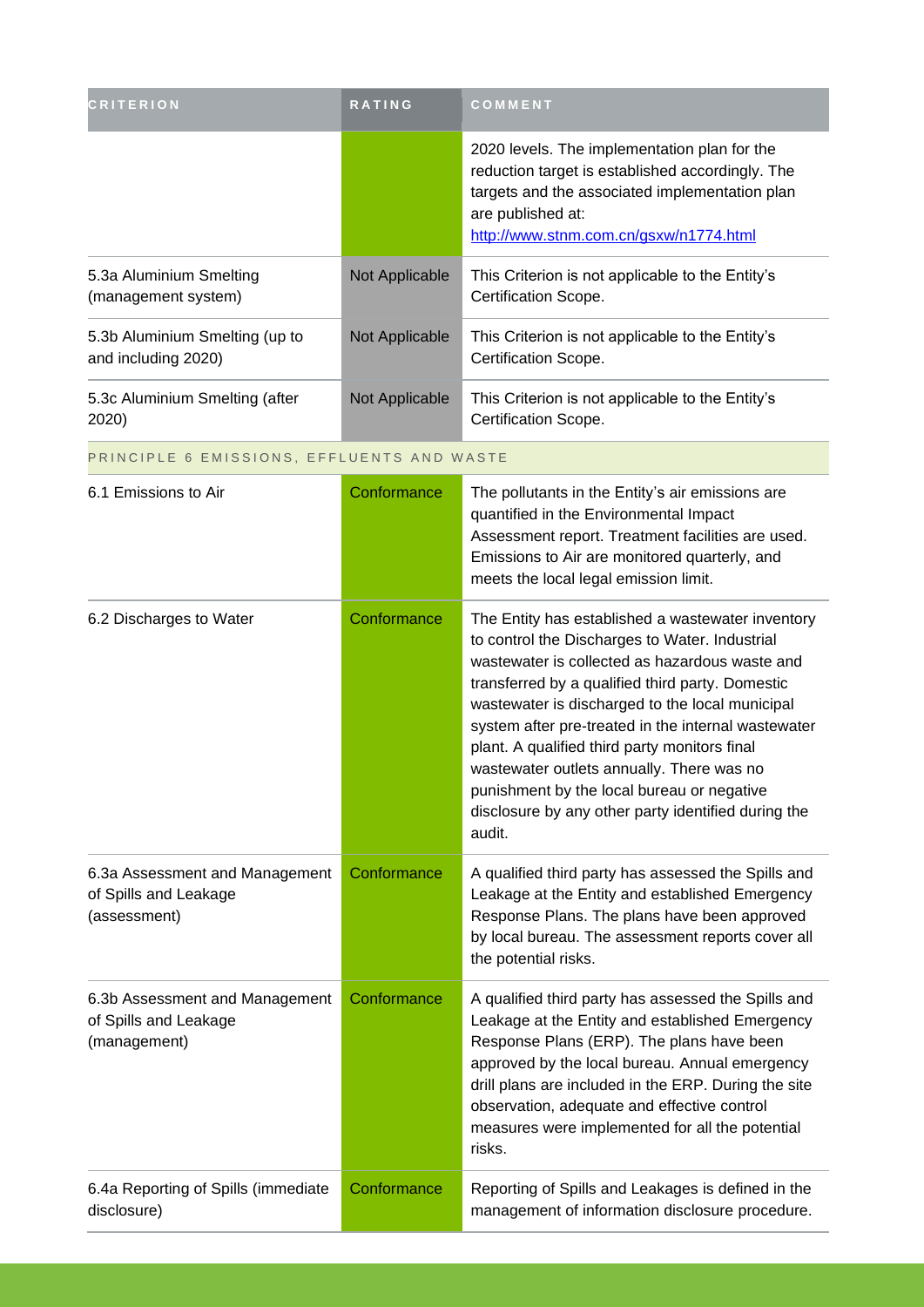| <b>CRITERION</b>                                          | RATING         | <b>COMMENT</b>                                                                                                                                                                                                                                                                                                           |  |
|-----------------------------------------------------------|----------------|--------------------------------------------------------------------------------------------------------------------------------------------------------------------------------------------------------------------------------------------------------------------------------------------------------------------------|--|
|                                                           |                | There has been no Spill since the Entity<br>commenced operations. The information is<br>published in the Sustainability Report:<br>http://www.stnm.com.cn/gsxw/n1774.html                                                                                                                                                |  |
| 6.4b Reporting of Spills (regular<br>reporting)           | Conformance    | An impact assessment of the any Spills and the<br>associated remediation actions will be published in<br>the annual sustainability report. There has been no<br>Spills since the Entity commenced operations. The<br>information is published in the Sustainability<br>Report:<br>http://www.stnm.com.cn/gsxw/n1774.html |  |
| 6.5a Waste management and<br>reporting (strategy)         | Conformance    | Waste management is part of the Environmental<br>Management System. The Entity implemented a<br>waste management strategy according to the<br>Waste Mitigation Hierarchy, Waste is collected and<br>stored at the Entity. The disposal of Hazardous<br>Waste is compliant with the legal requirements.                   |  |
| 6.5b Waste management and<br>reporting (disclosure)       | Conformance    | The Entity publicly discloses the waste generation<br>and disposal information in the Sustainability<br>Report:<br>http://www.stnm.com.cn/gsxw/n1774.html                                                                                                                                                                |  |
| 6.6a Bauxite Residue (storage<br>construction)            | Not Applicable | This Criterion is not applicable to the Entity's<br>Certification Scope.                                                                                                                                                                                                                                                 |  |
| 6.6b Bauxite Residue (integrity<br>checks and controls)   | Not Applicable | This Criterion is not applicable to the Entity's<br>Certification Scope.                                                                                                                                                                                                                                                 |  |
| 6.6c Bauxite Residue (water<br>discharge)                 | Not Applicable | This Criterion is not applicable to the Entity's<br>Certification Scope.                                                                                                                                                                                                                                                 |  |
| 6.6d Bauxite Residue (marine and<br>aquatic environments) | Not Applicable | This Criterion is not applicable to the Entity's<br>Certification Scope.                                                                                                                                                                                                                                                 |  |
| 6.6e Bauxite Residue (start of the<br>art technologies)   | Not Applicable | This Criterion is not applicable to the Entity's<br>Certification Scope.                                                                                                                                                                                                                                                 |  |
| 6.6f Bauxite Residue (remediation)                        | Not Applicable | This Criterion is not applicable to the Entity's<br>Certification Scope.                                                                                                                                                                                                                                                 |  |
| 6.7a Spent Pot Lining (SPL)<br>(storage and management)   | Not Applicable | This Criterion is not applicable to the Entity's<br>Certification Scope.                                                                                                                                                                                                                                                 |  |
| 6.7b Spent Pot Lining (SPL)<br>(recovery and recycling)   | Not Applicable | This Criterion is not applicable to the Entity's<br>Certification Scope.                                                                                                                                                                                                                                                 |  |
| 6.7c Spent Pot Lining (SPL)<br>(Untreated SPL)            | Not Applicable | This Criterion is not applicable to the Entity's<br>Certification Scope.                                                                                                                                                                                                                                                 |  |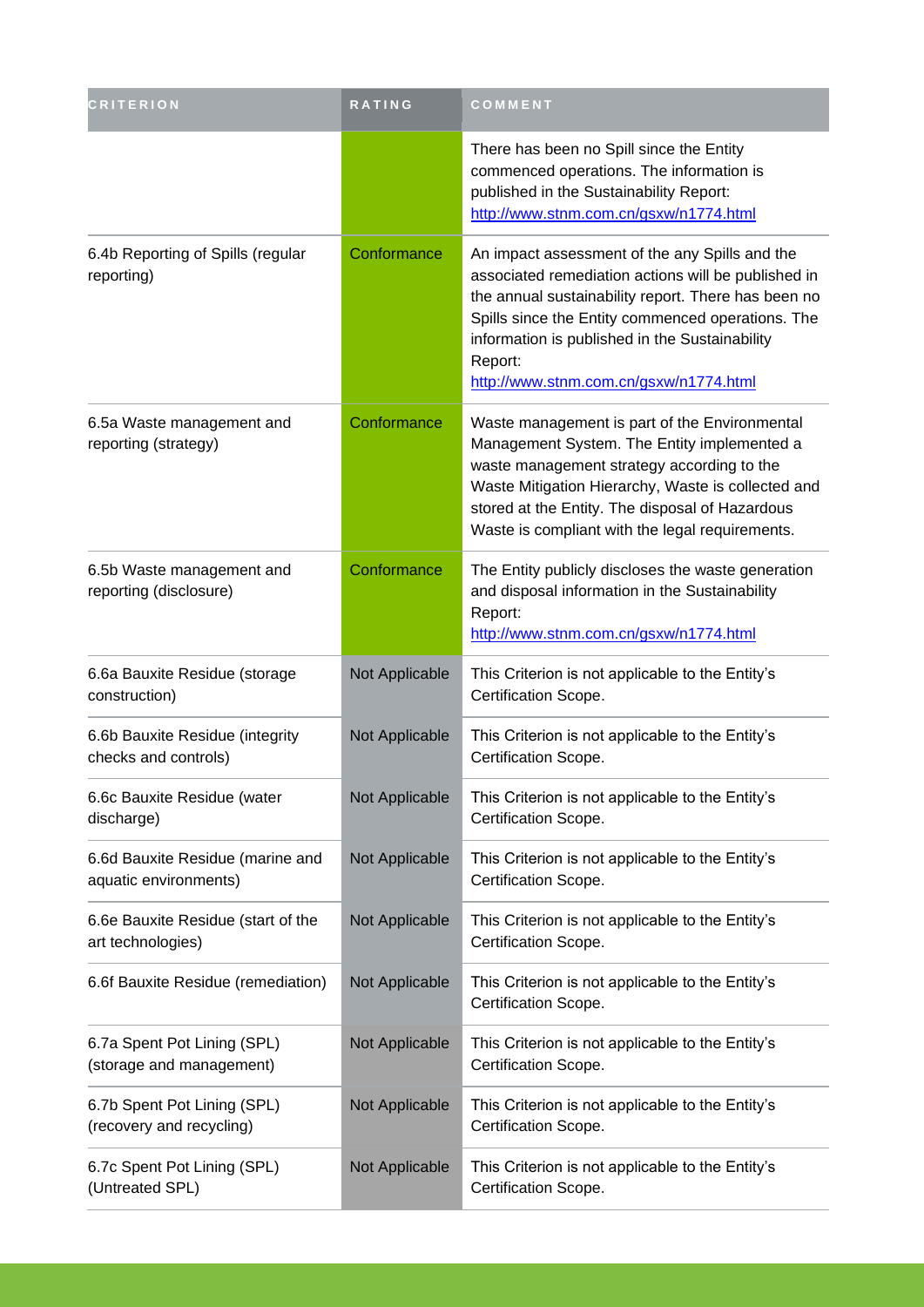| <b>CRITERION</b>                                                 | RATING         | COMMENT                                                                                                                                                                                                                                                                                                                                                                                                                                                                                                                       |
|------------------------------------------------------------------|----------------|-------------------------------------------------------------------------------------------------------------------------------------------------------------------------------------------------------------------------------------------------------------------------------------------------------------------------------------------------------------------------------------------------------------------------------------------------------------------------------------------------------------------------------|
| 6.7d Spent Pot Lining (SPL)<br>(review of alternatives)          | Not Applicable | This Criterion is not applicable to the Entity's<br>Certification Scope.                                                                                                                                                                                                                                                                                                                                                                                                                                                      |
| 6.7e Spent Pot Lining (SPL)<br>(marine and aquatic environments) | Not Applicable | This Criterion is not applicable to the Entity's<br>Certification Scope.                                                                                                                                                                                                                                                                                                                                                                                                                                                      |
| 6.8a Dross (recovery)                                            | Conformance    | Part of the Dross is recycled in the melting<br>process. The remaining Dross is sold to an<br>external company for recycling, which can be used<br>to produce Aluminium alloying ingots or other<br>utilities, such as construction materials.                                                                                                                                                                                                                                                                                |
| 6.8b Dross (recycling)                                           | Conformance    | Part of the Dross is recycled in the melting<br>process. The remaining Dross is sold to an<br>external company for recycling, which can be used<br>to produce Aluminium alloying ingots or other<br>utilities, such as construction materials.                                                                                                                                                                                                                                                                                |
| 6.8c Dross (review of alternatives)                              | Conformance    | The Entity reviews its dross recycling management<br>and the Dross residue is recycled by an external<br>company. The Entity conducts an annual onsite<br>audit on the disposal of Dross, to ensure there is<br>no landfilling of Dross residue.                                                                                                                                                                                                                                                                              |
| PRINCIPLE 7 WATER STEWARDSHIP                                    |                |                                                                                                                                                                                                                                                                                                                                                                                                                                                                                                                               |
| 7.1a Water assessment (mapping)                                  | Conformance    | The water source is municipal water. The Entity<br>has conducted a water-related risk analysis<br>including water balance to identify and map its<br>water withdrawal and use by source and type. The<br>water consumption is not significant due to the<br>nature of the product, production processes and<br>the amount of municipal water withdrawal. The<br>water balance map is published in the<br><b>Sustainability Report:</b><br>http://www.stnm.com.cn/gsxw/n1774.html                                              |
| 7.1b Water assessment (risk<br>assessment)                       | Conformance    | The Entity has conducted a water risk<br>assessment. The water risk assessment<br>considered the Entity's operational, internal and<br>external risks in the Area of Influence. Due to the<br>nature of the product, production processes and<br>the amount of municipal water withdrawal, and the<br>Entity's water management systems the level of<br>water-related risk is low. The water-related risk<br>assessment report is published in the<br><b>Sustainability Report:</b><br>http://www.stnm.com.cn/gsxw/n1774.html |
| 7.2a Water management<br>(management plans)                      | Not Applicable | There are no identified significant water related<br>risks in the Entity's Area of Influence.                                                                                                                                                                                                                                                                                                                                                                                                                                 |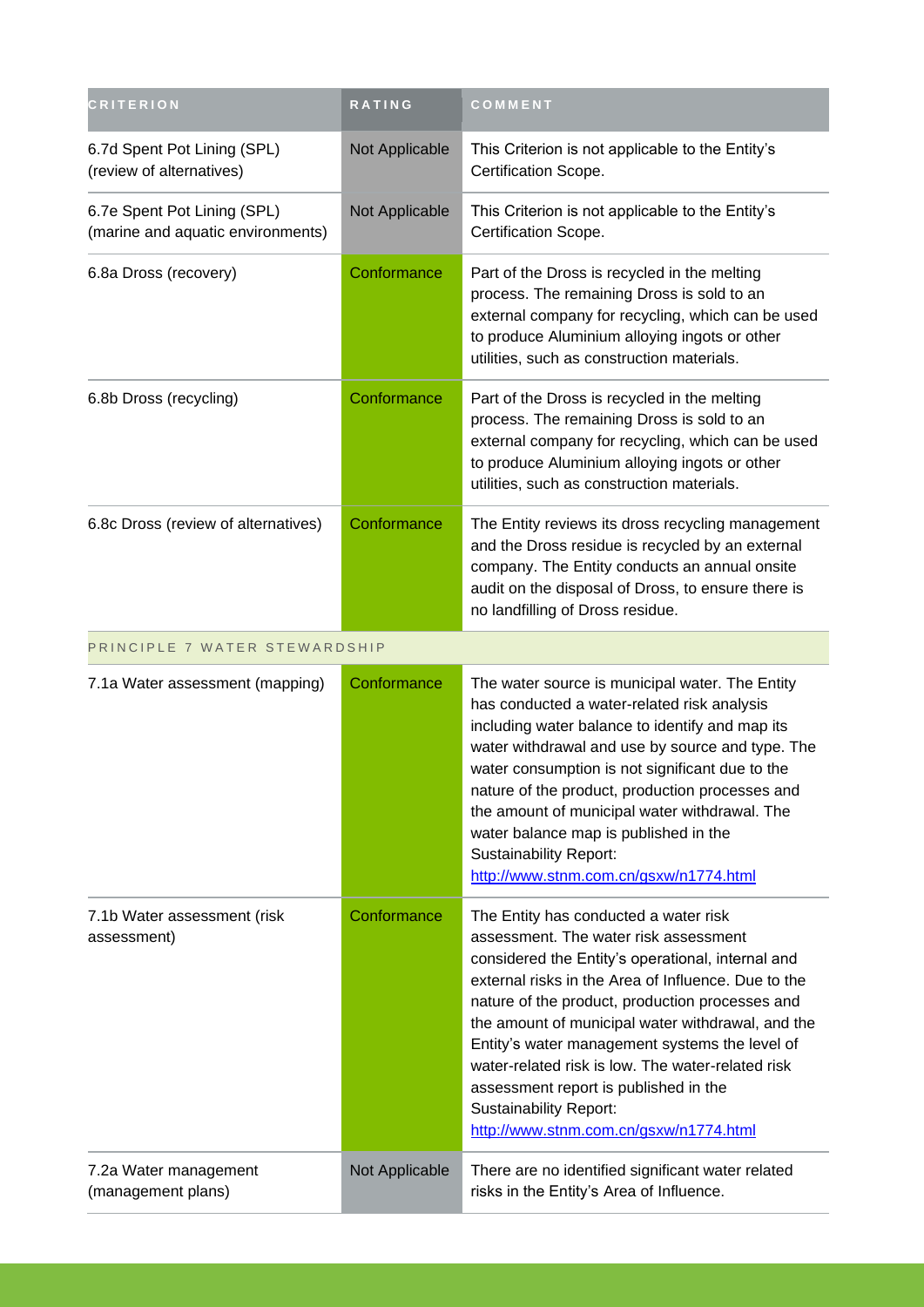| <b>CRITERION</b>                                                                          | RATING         | COMMENT                                                                                                                                                                                                                                                                                                                                                                                                                                                                                                                                                           |
|-------------------------------------------------------------------------------------------|----------------|-------------------------------------------------------------------------------------------------------------------------------------------------------------------------------------------------------------------------------------------------------------------------------------------------------------------------------------------------------------------------------------------------------------------------------------------------------------------------------------------------------------------------------------------------------------------|
| 7.2b Water management<br>(monitoring)                                                     | Not Applicable | There are no identified significant water related<br>risks in the Entity's Area of Influence.                                                                                                                                                                                                                                                                                                                                                                                                                                                                     |
| 7.3 Disclosure of water usage and<br>risks                                                | Conformance    | Water usage and risks are published in the water-<br>related risks assessment report and included in<br>the Sustainability Report:<br>http://www.stnm.com.cn/gsxw/n1774.html                                                                                                                                                                                                                                                                                                                                                                                      |
| PRINCIPLE 8 BIODIVERSITY                                                                  |                |                                                                                                                                                                                                                                                                                                                                                                                                                                                                                                                                                                   |
| 8.1 Biodiversity assessment                                                               | Conformance    | The biodiversity assessment is included in the<br>Environmental Impact Assessment (EIA) which is<br>a mandatory legal requirement. The risk and<br>impacts on biodiversity from the Entity's operations<br>in the Entity's Area of Influence was assessed as<br>low. The assessment involved qualified third<br>parties and the report was approved by the local<br>Environmental Protection Bureau. The Entity<br>compiled the biodiversity risk assessment report<br>and it is included in the Sustainability Report:<br>http://www.stnm.com.cn/gsxw/n1774.html |
| 8.2a Biodiversity management<br>(biodiversity action plans)                               | Not Applicable | The outcome of the biodiversity risk assessment<br>did not identify significant biodiversity impacts.                                                                                                                                                                                                                                                                                                                                                                                                                                                             |
| 8.2b Biodiversity management<br>(consultation and mitigation<br>hierarchy)                | Not Applicable | The outcome of the biodiversity risk assessment<br>did not identify significant biodiversity impacts.                                                                                                                                                                                                                                                                                                                                                                                                                                                             |
| 8.2c Biodiversity management<br>(reporting)                                               | Not Applicable | The outcome of the biodiversity risk assessment<br>did not identify significant biodiversity impacts. The<br>biodiversity risk assessment is published in the<br><b>Sustainability Report:</b><br>http://www.stnm.com.cn/gsxw/n1774.html                                                                                                                                                                                                                                                                                                                          |
| 8.3 Alien Species                                                                         | Conformance    | The outcome of the biodiversity risk assessment<br>did not identify significant biodiversity impacts<br>including Alien Species.                                                                                                                                                                                                                                                                                                                                                                                                                                  |
| 8.4a Commitment to "No Go" in<br>World Heritage properties<br>(exploration and new mines) | Not Applicable | This Criterion is not applicable to the Entity's<br>Certification Scope.                                                                                                                                                                                                                                                                                                                                                                                                                                                                                          |
| 8.4b Commitment to "No Go" in<br>World Heritage properties (existing<br>operations)       | Not Applicable | This Criterion is not applicable to the Entity's<br>Certification Scope.                                                                                                                                                                                                                                                                                                                                                                                                                                                                                          |
| 8.5a Mine rehabilitation (best<br>available techniques)                                   | Not Applicable | This Criterion is not applicable to the Entity's<br>Certification Scope.                                                                                                                                                                                                                                                                                                                                                                                                                                                                                          |
| 8.5b Mine rehabilitation (financial<br>provisions)                                        | Not Applicable | This Criterion is not applicable to the Entity's<br>Certification Scope.                                                                                                                                                                                                                                                                                                                                                                                                                                                                                          |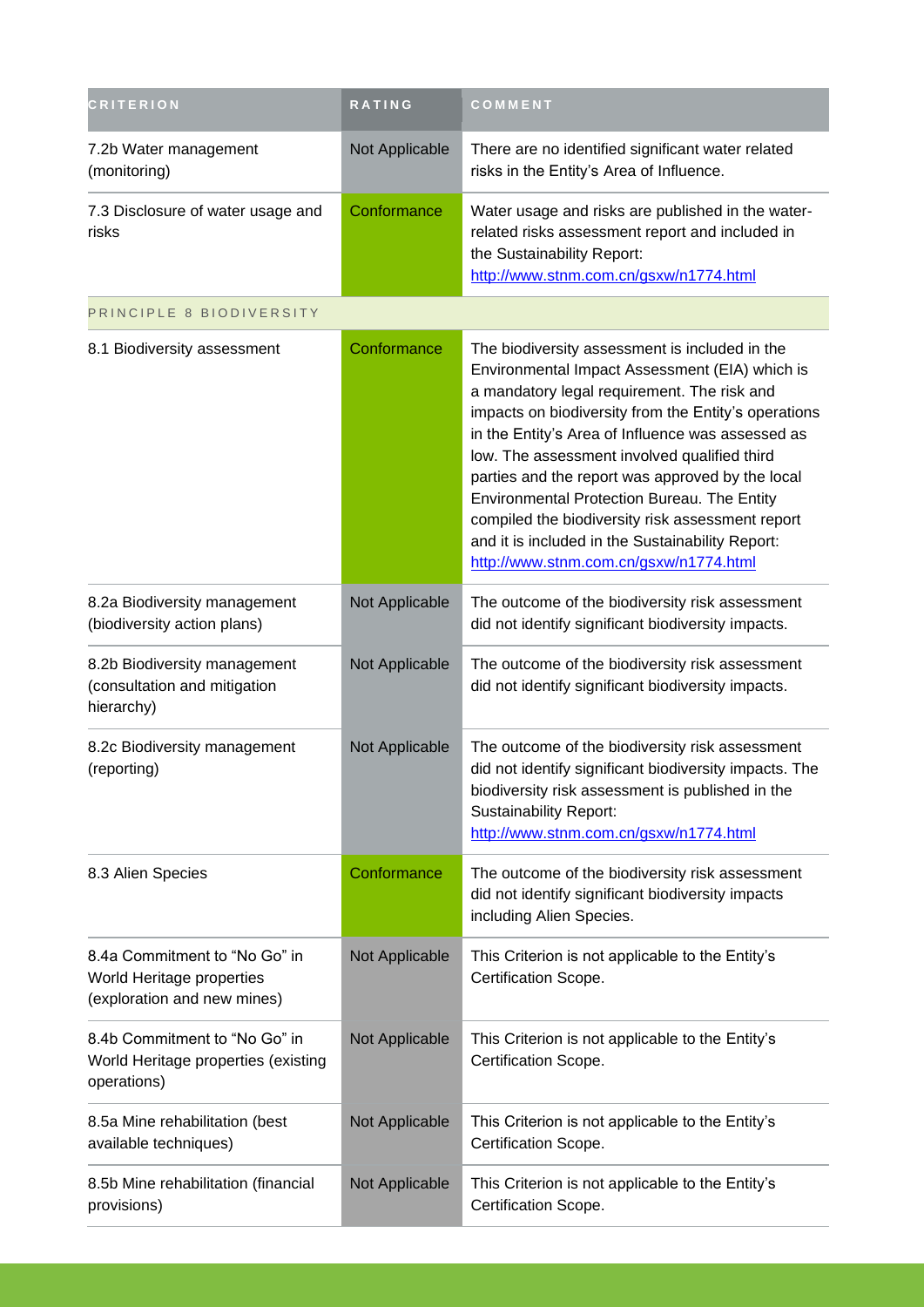| <b>CRITERION</b>                                 | RATING         | COMMENT                                                                                                                                                                                                                                             |  |
|--------------------------------------------------|----------------|-----------------------------------------------------------------------------------------------------------------------------------------------------------------------------------------------------------------------------------------------------|--|
| PRINCIPLE 9 HUMAN RIGHTS                         |                |                                                                                                                                                                                                                                                     |  |
| 9.1a Human Rights Due Diligence<br>(policy)      | Conformance    | The Entity has established its Policy and<br>procedure in compliance with Human Rights in the<br>ASI Management Manual. The Entity identifies the<br>risk of Human Rights and provides training for all<br>employees.                               |  |
| 9.1b Human Rights Due Diligence<br>(process)     | Conformance    | The Entity has established a procedure to conduct<br>a Human Rights Due Diligence. The Human<br>Rights Due Diligence covers the internal Entity,<br>suppliers and communities, and relevant reports<br>were provided for review.                    |  |
| 9.1c Human Rights Due Diligence<br>(remediation) | Conformance    | The Entity has established a complaints/grievance<br>channel for stakeholders. However, no adverse<br>impact has been reported and no remediation has<br>been required.                                                                             |  |
| 9.2 Women's Rights                               | Conformance    | Women's rights and interests are respected. The<br>Entity has identified legal rights for women and<br>implemented control measures to ensure these<br>are met, such as providing sufficient protection to<br>pregnant workers and nursing mothers. |  |
| 9.3 Indigenous Peoples                           | Not Applicable | There are no Indigenous Peoples in the area<br>where the Entity operates.                                                                                                                                                                           |  |
| 9.4 Free, Prior, and Informed<br>Consent (FPIC)  | Not Applicable | There are no Indigenous Peoples in the area<br>where the Entity operates.                                                                                                                                                                           |  |
| 9.5 Cultural and sacred heritage                 | Conformance    | As confirmed in the Environmental Impact<br>Assessment report, no cultural and sacred<br>heritage is affected by the Entity.                                                                                                                        |  |
| 9.6a Resettlements (avoid or<br>minimise)        | Conformance    | As confirmed in the Environmental Impact<br>Assessment report, no Resettlement has been<br>necessary.                                                                                                                                               |  |
| 9.6b Resettlements (where<br>unavoidable)        | Conformance    | As confirmed in the Environmental Impact<br>Assessment report, no Resettlement has been<br>necessary.                                                                                                                                               |  |
| 9.7a Local Communities (rights and<br>interests) | Conformance    | The Entity has established an ASI Management<br>Manual, which includes commitment to respect the<br>legal and customary rights and interests of local<br>Communities in their lands and livelihoods and<br>their use of natural resources.          |  |
| 9.7b Local Communities (impacts)                 | Conformance    | The Entity is in industrial park, and the nearest<br>Communities are 1.5km away. The majority of the<br>Entity's employees are from the local area. The                                                                                             |  |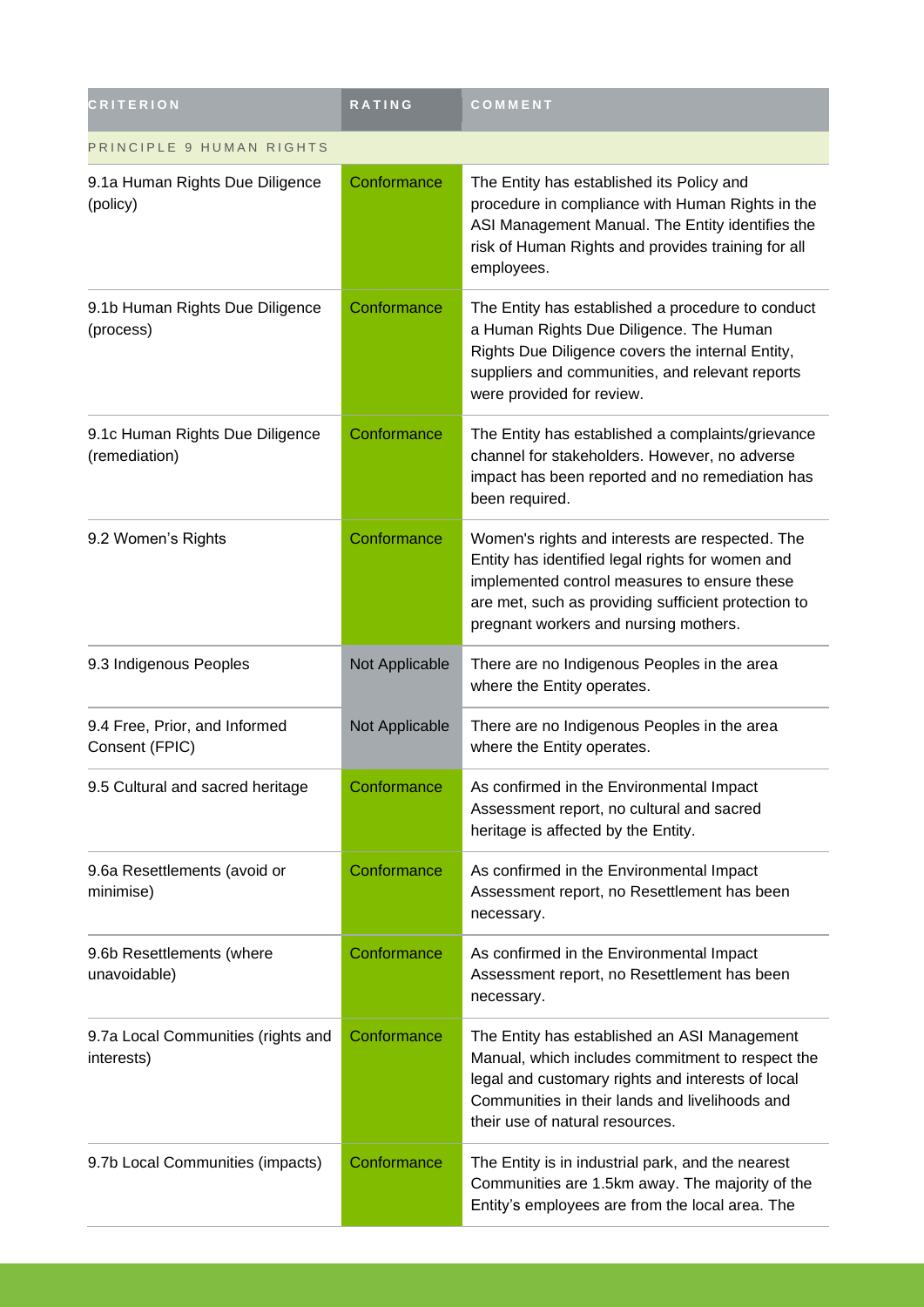| <b>CRITERION</b>                                                                                      | <b>RATING</b> | COMMENT                                                                                                                                                                                                                                                                                                                                                                                                              |
|-------------------------------------------------------------------------------------------------------|---------------|----------------------------------------------------------------------------------------------------------------------------------------------------------------------------------------------------------------------------------------------------------------------------------------------------------------------------------------------------------------------------------------------------------------------|
|                                                                                                       |               | Environmental Impact Assessment report indicates<br>that the Entity has installed environmental<br>protection devices, such as air emission treatment<br>facilities, to reduce the impact of air emissions and<br>boundary noise on the surrounding Communities.                                                                                                                                                     |
| 9.7c Local Communities<br>(livelihoods)                                                               | Conformance   | The Entity employs 95% of its Workers from the<br>local Communities. The Entity has established a<br>plan to support the surrounding Communities,<br>such as providing job opportunities to some<br>disabled workers, donating to the local<br>Communities and a Social Assistance Foundation<br>was also established in September 2020.                                                                             |
| 9.8 Conflict-Affected and High-Risk<br>Areas                                                          | Conformance   | The Entity has established an ASI Management<br>Manual, which includes the commitment to not<br>contribute to armed conflict or Human Rights<br>abuses in Conflict-Affected and High-Risk Areas.<br>Through internal investigation and Due Diligence<br>investigation reports, as well as the supplier<br>signed commitments, it is evident that no material<br>comes from Conflict-Affected and High-Risk<br>Areas. |
| 9.9 Security practice                                                                                 | Conformance   | Security at the Entity is provided by the parent<br>company. The Entity has established an ASI<br>Manual and Security Code of Conduct to respect<br>Human Rights. All security staff are trained on the<br>Human Rights policy and procedure, which<br>includes anti-harassment, anti-abuse and anti-<br>forced labor. All the security practices respect<br>Human Rights.                                           |
| PRINCIPLE 10 LABOUR RIGHTS                                                                            |               |                                                                                                                                                                                                                                                                                                                                                                                                                      |
| 10.1a Freedom of Association and<br><b>Right to Collective Bargaining</b><br>(freedom of association) | Conformance   | There are laws that restrict freedom of association<br>in China. However, the Entity commits itself to<br>respect the Workers' Rights. There are nine<br>elected Worker representatives and Association<br>for Workers was established in the Entity.                                                                                                                                                                |
| 10.1b Freedom of Association and<br><b>Right to Collective Bargaining</b><br>(collective bargaining)  | Conformance   | There are laws that restrict collective bargaining in<br>China. However, the Entity respects the rights of<br>Workers to participate in any collective bargaining<br>process.                                                                                                                                                                                                                                        |
| 10.1c Freedom of Association and<br><b>Right to Collective Bargaining</b><br>(alternative means)      | Conformance   | Workers' representatives can deal with the<br>Workers' concerns with management on behalf of<br>Workers.                                                                                                                                                                                                                                                                                                             |
| 10.2a Child Labour (minimum age)                                                                      | Conformance   | As evidenced by the review of the roster,<br>personnel files and workers interviews, the Entity                                                                                                                                                                                                                                                                                                                      |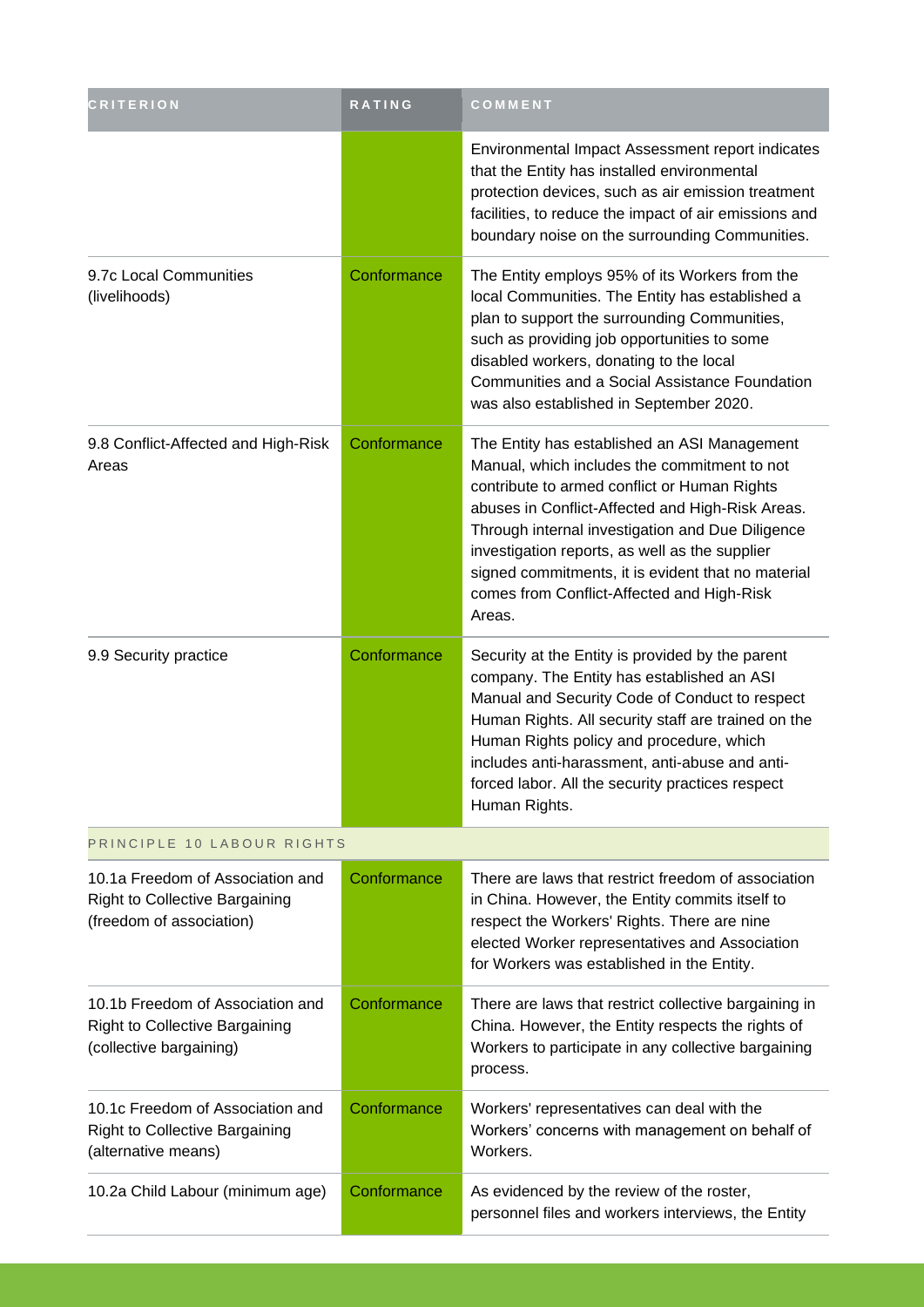| <b>CRITERION</b>                                  | RATING      | COMMENT                                                                                                                                                                                                                                                                                                                                                                                                                                       |
|---------------------------------------------------|-------------|-----------------------------------------------------------------------------------------------------------------------------------------------------------------------------------------------------------------------------------------------------------------------------------------------------------------------------------------------------------------------------------------------------------------------------------------------|
|                                                   |             | does not use Child Labour (below 16 years old) or<br>young Workers (16 to 18 years).                                                                                                                                                                                                                                                                                                                                                          |
| 10.2b Child Labour (hazardous)                    | Conformance | As evidenced by the review of the roster,<br>personnel files and workers interviews, the Entity<br>does not use Child Labour (under 16 years old) or<br>young Workers (16 to 18 years). If young Workers<br>were to be used, they are under special protection<br>and not allowed to work in Hazardous working<br>environments.                                                                                                               |
| 10.2c Child Labour (worst forms)                  | Conformance | As evidenced by the review of the roster,<br>personnel files and workers interviews, the Entity<br>does not use Child Labour (under 16 years old) or<br>young Workers (16 to 18 years). If young Workers<br>were to be used, they are under special protection<br>and are not allowed to work in Hazardous working<br>environments. The Entity commits itself and<br>expects its suppliers to comply with the prohibition<br>of Child Labour. |
| 10.3a Forced Labour (human<br>trafficking)        | Conformance | The Entity has established an ASI Management<br>Manual, and commits itself and expects its<br>suppliers to comply with the prohibition of Forced<br>Labour, slavery and Human Trafficking. Forced<br>Labour was not found in the Entity.                                                                                                                                                                                                      |
| 10.3b Forced Labour (deposits,<br>fees, advances) | Conformance | The Entity has established an ASI Management<br>Manual to ensure it is not involved in Forced<br>Labour. All employees are employed directly, and<br>no deposits, fees or advances are required from<br>employees.                                                                                                                                                                                                                            |
| 10.3c Forced Labour (migrant<br>workers)          | Conformance | The Entity has established an ASI Management<br>Manual and procedure to ensure it is not involved<br>in Forced Labour. No foreign Migrant Workers are<br>used by the Entity, all Workers are Chinese, and<br>the Entity does not hold Workers in Debt Bondage<br>nor force them to work in order to pay off a debt.                                                                                                                           |
| 10.3d Forced Labour (debt<br>bondage)             | Conformance | The Entity has established an ASI Management<br>Manual and procedure to ensure it is not involved<br>in Forced Labour. No deposits or security<br>payments are permitted.                                                                                                                                                                                                                                                                     |
| 10.3e Forced Labour (freedom of<br>movement)      | Conformance | The Entity has established an ASI Management<br>Manual and procedure to ensure it is not involved<br>in Forced Labour. There is no restriction to the<br>movement of Workers at the site.                                                                                                                                                                                                                                                     |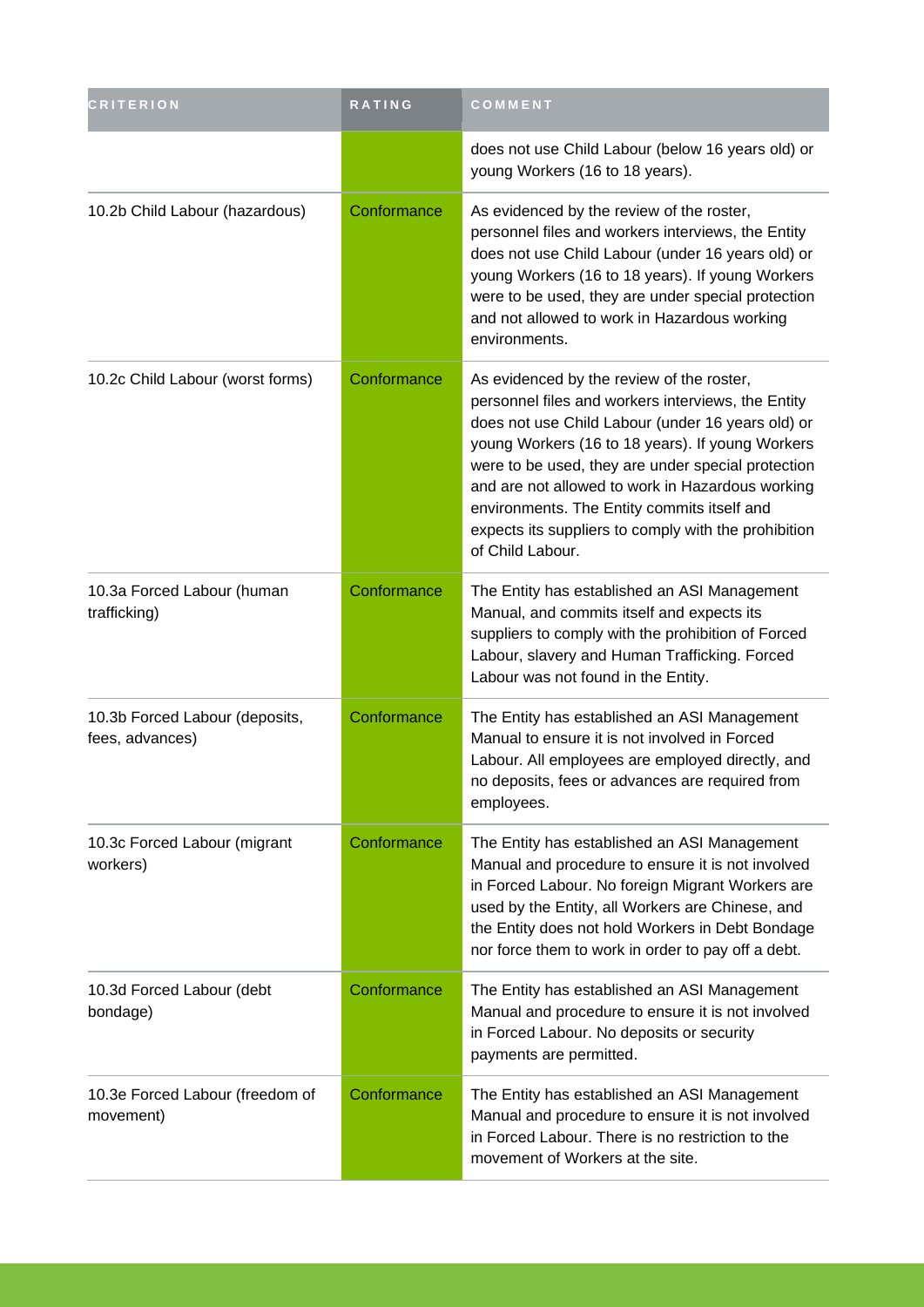| <b>CRITERION</b>                                                                | RATING                    | COMMENT                                                                                                                                                                                                                                                                                                                                                                           |
|---------------------------------------------------------------------------------|---------------------------|-----------------------------------------------------------------------------------------------------------------------------------------------------------------------------------------------------------------------------------------------------------------------------------------------------------------------------------------------------------------------------------|
| 10.3f Forced Labour (retention of<br>identity papers, permits,<br>certificates) | Conformance               | The Entity has established an ASI Management<br>Manual and procedure to ensure it is not involved<br>in Forced Labour. The Entity does not hold original<br>documents, passport or permits, only copies of<br>identification in the personnel files.                                                                                                                              |
| 10.3g Forced Labour (freedom to<br>terminate employment)                        | Conformance               | The Entity has established an ASI Management<br>Manual and procedure to ensure it is not involved<br>in Forced Labour. The time for announced<br>termination is regulated in the labor contract.                                                                                                                                                                                  |
| 10.4 Non-Discrimination                                                         | Conformance               | The Entity has established a policy/procedure on<br>Anti-Discrimination, including in the employment,<br>promotion and training processes. There are 136<br>disabled workers hired by the Entity, with the same<br>payment as other workers.                                                                                                                                      |
| 10.5 Communication and<br>engagement                                            | Conformance               | The Entity encourages Workers to participate in<br>the ASI Management System, and direct and<br>frequent communication with Workers and the<br>representatives of the Worker council is<br>established. Worker interviews indicated a positive<br>working environment with direct communication.                                                                                  |
| 10.6 Disciplinary practices                                                     | Conformance               | As per the ASI Management Manual, the Entity<br>does not tolerate any form of punishment and<br>harassment. It requires its suppliers to comply with<br>the policy/procedure. Disciplinary measures are<br>regulated by law and require written evidence and<br>the involvement of Worker representation.<br>Disciplinary records must be confirmed by workers<br>and management. |
| 10.7a Remuneration (living wage)                                                | Conformance               | Wages are in compliance with the legal standard,<br>and meets the basic needs of Workers. All the<br>employees are enrolled in the social insurance<br>housing fund.                                                                                                                                                                                                              |
| 10.7b Remuneration (method of<br>payment)                                       | Conformance               | As per the payroll records, payments are<br>documented and paid to Workers on 20th of each<br>month into the employees' bank accounts<br>according to contract and legal law. There was no<br>evidence of delayed payment in the past 12<br>months.                                                                                                                               |
| 10.8 Working Time                                                               | Minor Non-<br>Conformance | The Entity has established a procedure to provide<br>paid annual leave, sick leave, marriage leave, and<br>maternity leave to Workers. Working hours are<br>recorded and monitored. The weekly working<br>hours and rest days do not exceed the legal<br>requirements or industry standards. However, 22                                                                          |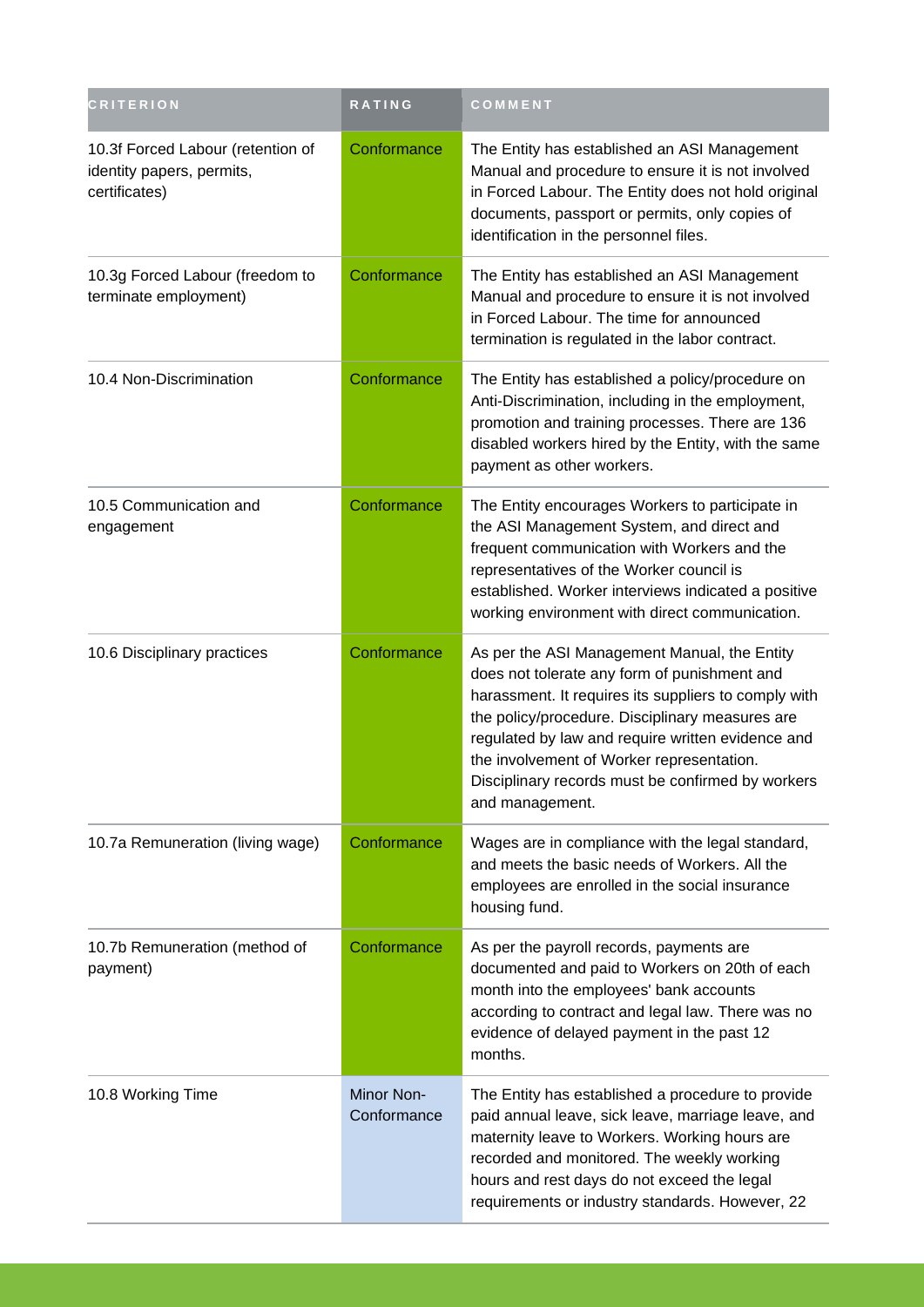| <b>CRITERION</b> | <b>RATING</b> | <b>COMMENT</b>                                                                                       |
|------------------|---------------|------------------------------------------------------------------------------------------------------|
|                  |               | out of 75 sampled Workers' monthly Overtime<br>hours exceeded the maximum monthly Overtime<br>hours. |

#### PRINCIPLE 11 OCCUPATIONAL HEALTH AND SAFETY

| 11.1a Occupational Health and<br>Safety (OH&S) Policy (policy)                          | Conformance | The Entity has an Occupational Health and Safety<br>Management System certified to ISO 45001:2018.<br>In compliance with the management system<br>requirements, the Occupational Health and Safety<br>Policy is implemented, reviewed periodically and<br>communicated to stakeholders. The Policy is<br>available in the Sustainability Report:<br>http://www.stnm.com.cn/gsxw/n1774.html |
|-----------------------------------------------------------------------------------------|-------------|--------------------------------------------------------------------------------------------------------------------------------------------------------------------------------------------------------------------------------------------------------------------------------------------------------------------------------------------------------------------------------------------|
| 11.1b Occupational Health and<br>Safety (OH&S) Policy (workers and<br>visitors)         | Conformance | The Occupational Health and Safety Policy is<br>applied to Workers and Visitors in compliance with<br>the legal requirements and the requirements of<br>ISO 45001:2018.                                                                                                                                                                                                                    |
| 11.1c Occupational Health and<br>Safety (OH&S) Policy (applicable<br>law and standards) | Conformance | The Occupational Health and Safety Policy<br>includes commitment to comply with the legal<br>requirements and other requirements. Systems<br>exist to identify all applicable legal requirements<br>and other requirements and evaluate the legal<br>compliance in accordance with the requirements of<br>ISO 45001:2018.                                                                  |
| 11.1d Occupational Health and<br>Safety (OH&S) Policy (right to stop<br>unsafe work)    | Conformance | The OH&S Policy includes a commitment to<br>prevent Workers from injury and harm in the<br>workplace. Workers are provided with the training<br>courses to understand the hazards, OH&S risks<br>and the safe practices and actions relevant to their<br>work, and all Workers are made aware of their<br>right to refuse unsafe work without undue<br>consequences for doing so.          |
| 11.2 OH&S Management System                                                             | Conformance | The Entity has implemented a documented ISO<br>45001:2018 Management System and holds a<br>valid ISO 45001:2018 certificate issued by SGS.<br>The ISO 45001:2018 certificate is valid to 15<br>December 2022.                                                                                                                                                                              |
| 11.3 Employee engagement on<br>health and safety                                        | Conformance | The Entity has a system of Workers' consultation<br>and participation in health and safety in<br>accordance with the requirements of ISO<br>45001:2018. The Workers are encouraged to<br>report their concerns or advice on OH&S issues by<br>themselves or via the Worker representative, and<br>Management responds to the concerns and<br>advice.                                       |